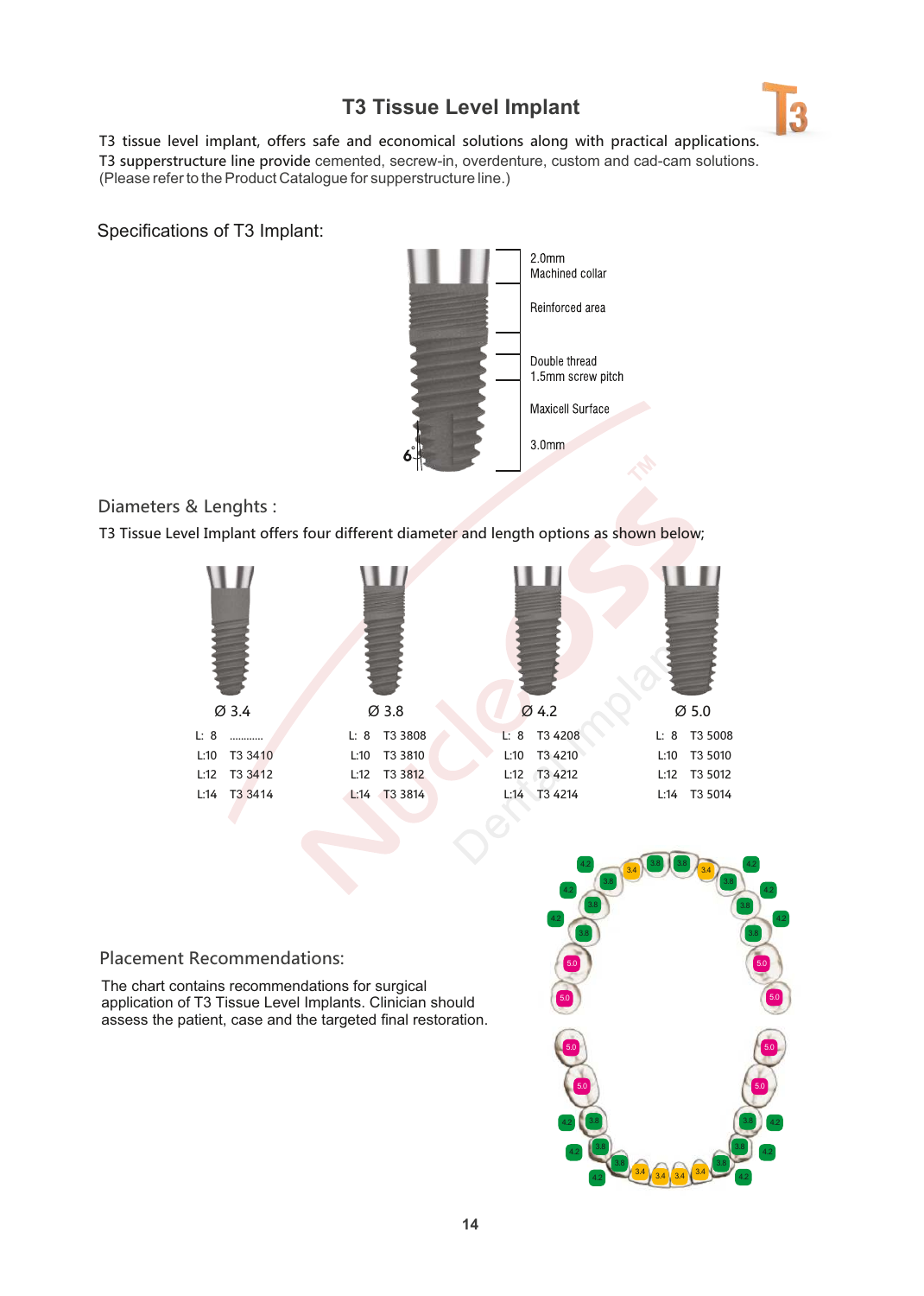## **Implant Site Preparation and Placement**



Bone preparation for Nucleoss T3 Tissue Level Implant is shown below:





Ø 3.4 Implant Drill protocol for D1/D2 Bone



Ø 3.8 Implant Drill protocol for D1/D2 Bone



**ATTENTION:** Please keep in mind while planning the surgery; The site prepared with the surgical drills is 0.7 mm longer than the implant length to support healthier bone formation around the mplant neck.



Ø 4.2 Implant Drill protocol for D1/D2 Bone



Ø 5.0 Implant Drill protocol for D1/D2 Bone